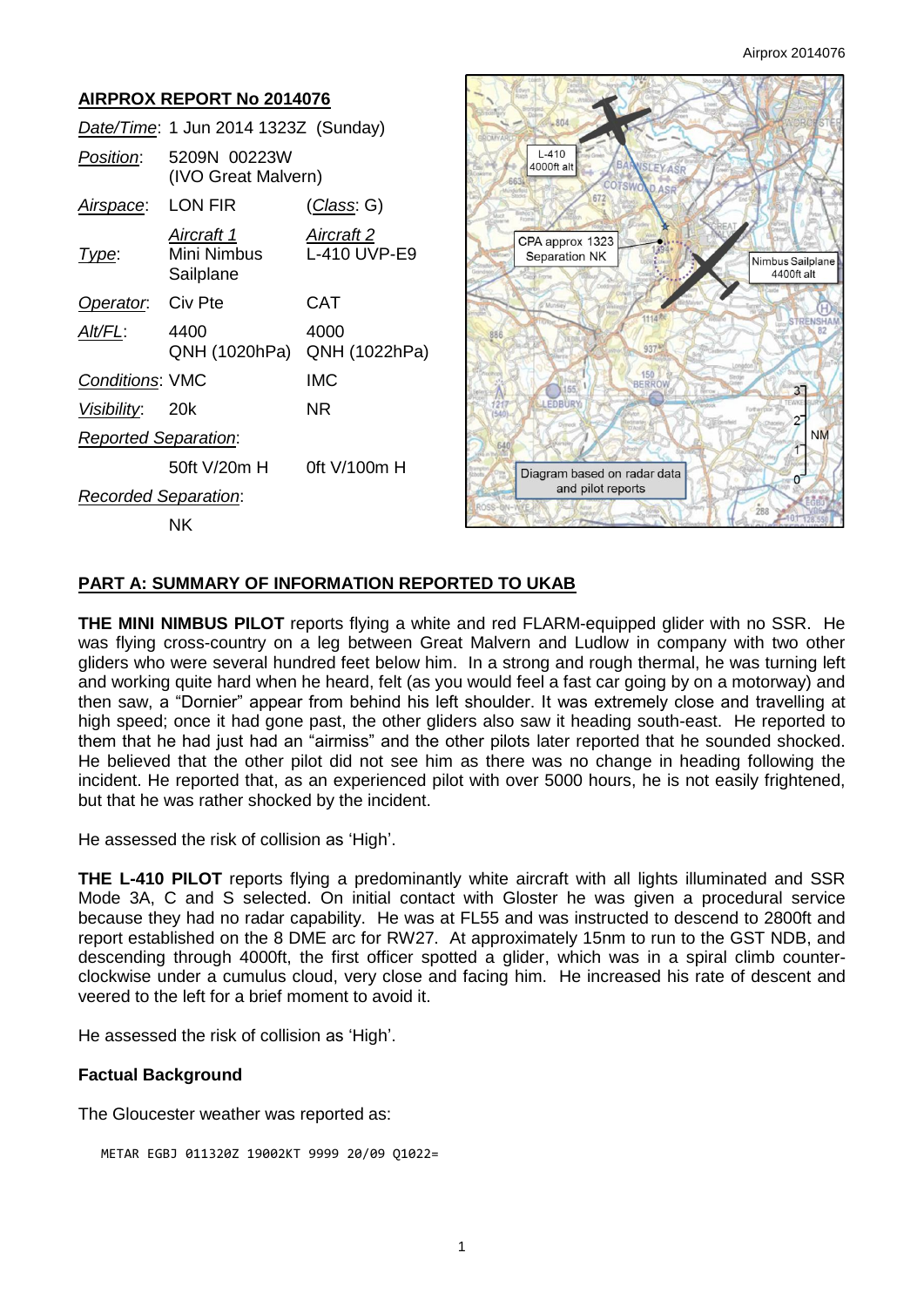#### **Analysis and Investigation**

### **CAA ATSI**

The Gloster controller was providing a Procedural Service without the aid of surveillance equipment. A radar display is used for monitoring purposes but radar recordings did not show any returns in the immediate vicinity of the reported Airprox position.

At 1321:15 the L410 contacted Gloster Approach reporting at 24nm DME, passing FL056, descending to FL050, and in receipt of information PAPA with QNH 1022. The ATSU reported that the ATIS was broadcasting *"intense gliding activity".* The controller agreed a Procedural Service and instructed the L410 to descend to an altitude of 2800ft on QNH 1022, which was acknowledged correctly. The controller advised the L410 to expect the NDB or ILS approach for runway 27, the pilot's reply was unclear and the controller advised *"readability 3 at the moment continue for the 8DME arc initially for the NDB or ILS approach and expect a visual approach for right-base runway 27 shortly"*. This was acknowledged correctly and the controller instructed the L410 to report reaching 2800ft and also to report established on the 8DME arc, which the L410 pilot acknowledged with *"Wilco (L410)c/s".*

At 1323:18 the L410 was passing FL042, 0.4nm northwest of the reported Airprox position. No contacts were shown in this position but an intermittent contact was shown 1.8nm southwest of the L410. This was considered not to have been the Glider involved in the Airprox – Figure 1.



Figure 1 – Clee Hill single source at 1323:18

At 1323:26, the L410 passed just east of the reported Airprox position at FL040. It was not possible to determine the exact position or geometry of the encounter from radar recording. The Glider pilot reported the minimum distance as 50ft vertically and 20m horizontally. The L410 pilot reported horizontal distance as 100m, same level, with the glider in a spiral climb turning towards him. The L410 pilot increased his rate of descent and veered slightly to the left– Figure 2.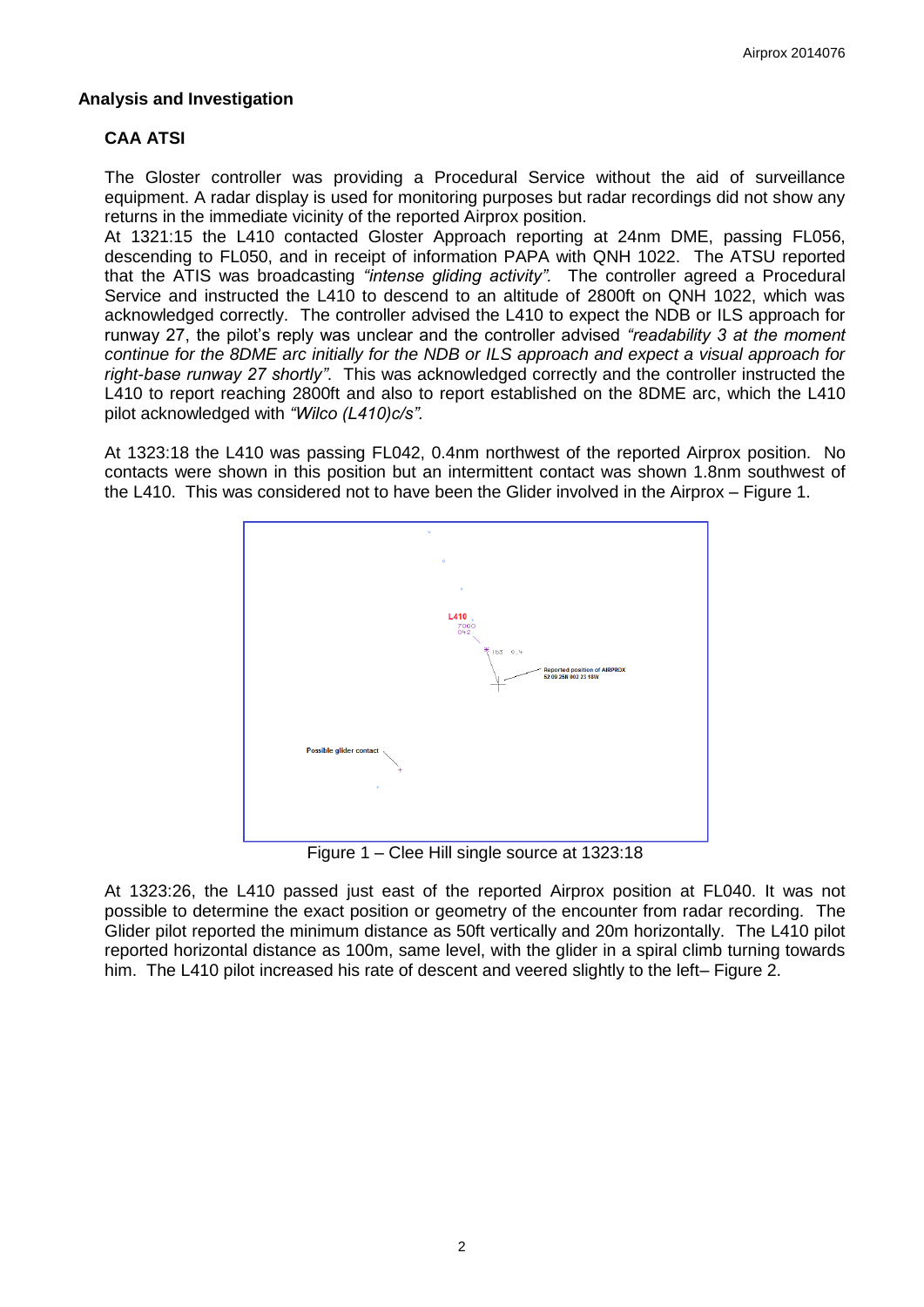

Figure 2 – Clee Hill single source at 1323:26

The L410 was in receipt of a Procedural Service and "intense gliding activity" had been broadcast on the ATIS, which the pilot had received. The controller was not aware of the location or levels of the gliders and was unable to provide specific traffic information.

## **UKAB Secretariat**

Both pilots shared an equal responsibility to avoid a collision and not to fly into such proximity as to create a danger of collision.<sup>1</sup> Additionally, the L-410 was required to give way to the glider<sup>2</sup>, which, at a late stage, he did.

#### **Summary**

An Airprox was reported on 1<sup>st</sup> June 2014 at 1323 between a Mini Nimbus Sailplane and a L-410 at approximately 4000ft. Both aircraft were operating in Class G airspace, the L-410 was receiving a Procedural Service from Gloucester; the Nimbus wasn't receiving an ATS.

#### **PART B: SUMMARY OF THE BOARD'S DISCUSSIONS**

Information available included reports from the pilots of both aircraft, radar photographs/video recordings and reports from the air traffic controllers involved.

The Board first considered the actions of the Mini Nimbus pilot. Because the L410 came from behind him at relatively high-speed, the Board opined that he could not have been realistically expected to see it and so there was little that he could have done to avoid the Airprox.

Turning to the L410 crew, the Board noted that the ATIS at Gloucester had broadcast information regarding intense glider activity in the area, and that the L410 crew knew that Gloucester didn't have radar capability so the onus was on them to keep a good lookout. This was probably instrumental in alerting the crew to the need to actively search the airspace and, although they saw the glider late, they probably did manage to take enough avoiding action to avert a collision.

The Board attributed the cause to a late sighting by the L410 pilot. Although avoiding action had been taken, they deemed that the glider pilot's report indicated that the situation had nevertheless only just stopped short of an actual collision where separation had been reduced to the minimum; they therefore categorised the risk as A.

 $\overline{\phantom{a}}$ Rules of the Air 2007 (as amended), Rule 8 (avoiding Aerial Collisions).

<sup>&</sup>lt;sup>2</sup> Ibid., Rule 9 (Converging)